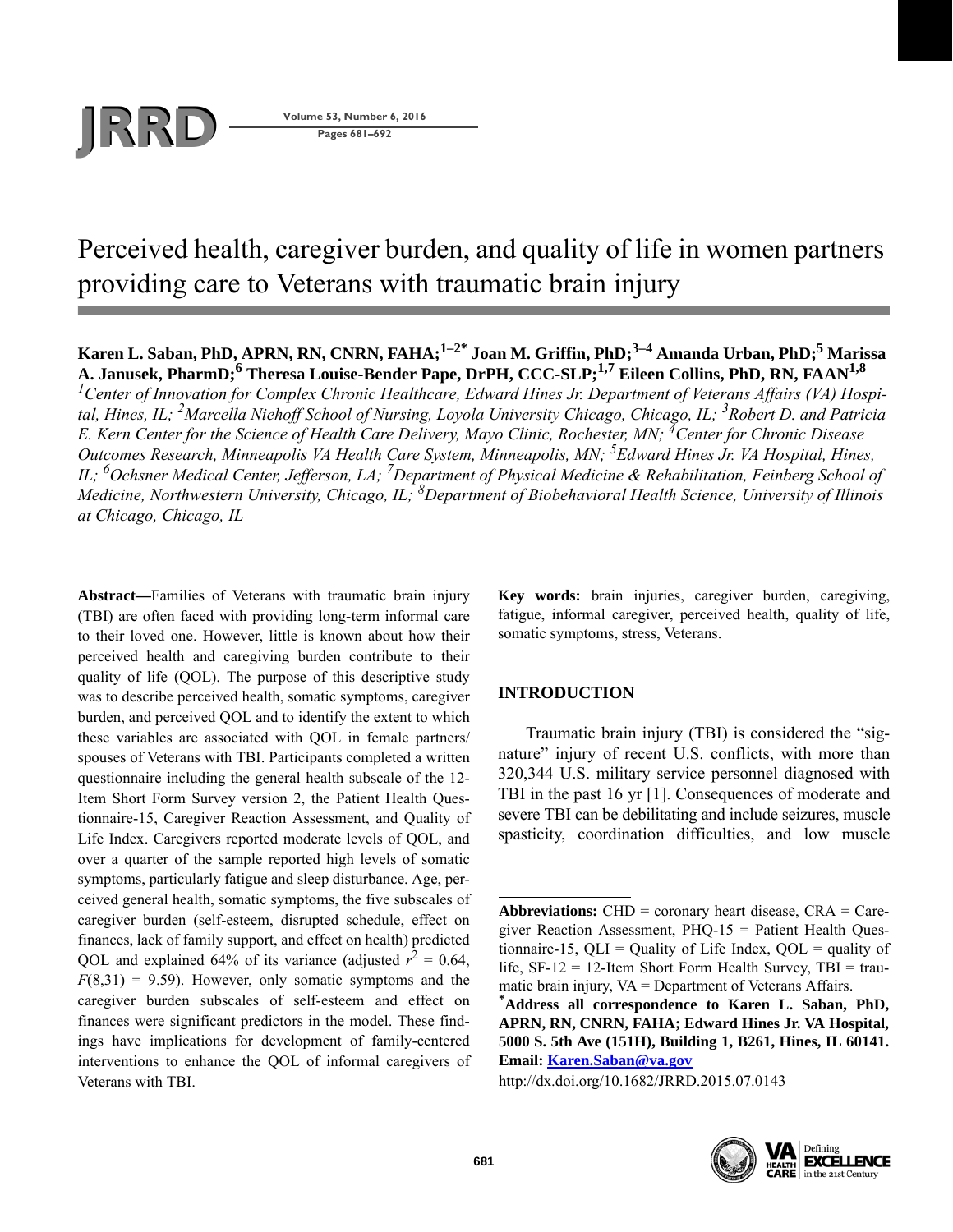strength, as well as significant cognitive problems such as loss of memory, impaired communication, personality changes, and deficits in information processing [2]. In a recent study of patients with severe TBI, researchers found that 59.1 percent reported personality changes after the injury [3]. Mild TBI can also cause debilitating conditions such as attentional impairments [4]. It is not uncommon for difficulties after TBI to last 10 yr or more [5–6].

The term "informal caregiver" refers to those who provide care and assistance without pay to someone who is ill or disabled [7]. Although research has consistently demonstrated that informal caregivers are at risk for emotional and physical health problems [8–9], those caring for individuals with cognitive disabilities (such as those associated with TBI) may be at particular risk for negative emotional outcomes including depression, grief, anxiety, and decreased quality of life (QOL) [10–11]. Compared with noncaregivers, informal caregivers also report more frequent health problems and somatic symptoms (e.g., fatigue, headache, and low back pain) and take more medications [12–13]. Furthermore, those caring for persons with TBI report greater caregiver burden and worse mental health than caregivers of individuals with dementia [14]. Female caregivers are at particular risk for suffering stress-related health problems associated with caregiving [15–16]. Informal caregivers of Veterans face unique challenges associated with caring for a Veteran who may have also survived other traumatic injuries [17], placing the Veteran at higher risk for comorbidities such as depression and posttraumatic stress disorder [18]. Paradoxically, it is well established that higher levels of caregiver burden and stress are associated with poorer neuropsychological functioning and well-being of the persons with TBI [19–20]. However, studies examining the experience of informal caregivers of persons with TBI are relatively sparse compared with those of caregivers of individuals with more common diagnoses such as dementia and cancer. While the majority of informal caregivers are female [21] and almost a third of those providing care to Veterans with TBI are a spouse or partner [17], there are few studies that have specifically examined the health and well-being of wives or female partners providing care to Veterans with TBI. In light of the paucity of published evidence, it is not surprising that little is known about how caregiver burden relates to health and QOL in female partners caring for a Veteran with TBI. Since wives/partners providing care to Veterans with TBI are significantly younger than partners of individuals with dementia or other disease processes more prominent in the elderly, they may be particularly vulnerable to the longer-term effects associated with informal caregiving. A clearer understanding of the health and QOL of TBI informal female caregivers is essential in providing the foundation for developing effective and tailored interventions to support informal caregivers and to provide family-centered care [22]. This pilot study addressed this knowledge gap by addressing these aims: (1) describe perceived health, medication use, somatic symptoms, caregiver burden, and perceived QOL for female caregivers of Veterans with TBI and (2) identify the extent to which perceived health, somatic symptoms, and caregiver burden predict QOL in female caregivers of male Veterans with TBI.

# **METHODS**

#### **Design and Participants**

This pilot study was part of a larger study conducted to examine chronic stress in female partners providing informal care to Veterans with TBI. A cross-sectional, correlational design was used to examine perceived general health, somatic symptoms, caregiver burden, and perceived QOL among female caregiving partners of Veterans with TBI. Forty wives or female partners caring for a male Veteran with TBI were recruited nationally (**Figure**). They were recruited via letters mailed to Veterans with TBI from the local Department of Veterans Affairs (VA) facility asking the caregivers to complete a questionnaire. Recruitment was also conducted using social networking websites, such as the local VA Facebook page, and at the polytrauma outpatient clinic of a midwestern VA hospital. Individuals who were interested in the study were asked to contact the study team. Inclusion criteria for participants were (1) female, (2) aged 18 yr or older, and (3) wife or female partner caring for a male Veteran who experienced a TBI within the past 3 mo to 10 yr. Participants were also required to be able to understand, speak, and write English.

# **Measures**

Participants self-reported demographic variables including age, marital status, highest education level (at least some college or no college), race (white or nonwhite), and annual household income (less than or greater than \$75,000). In addition, participants estimated the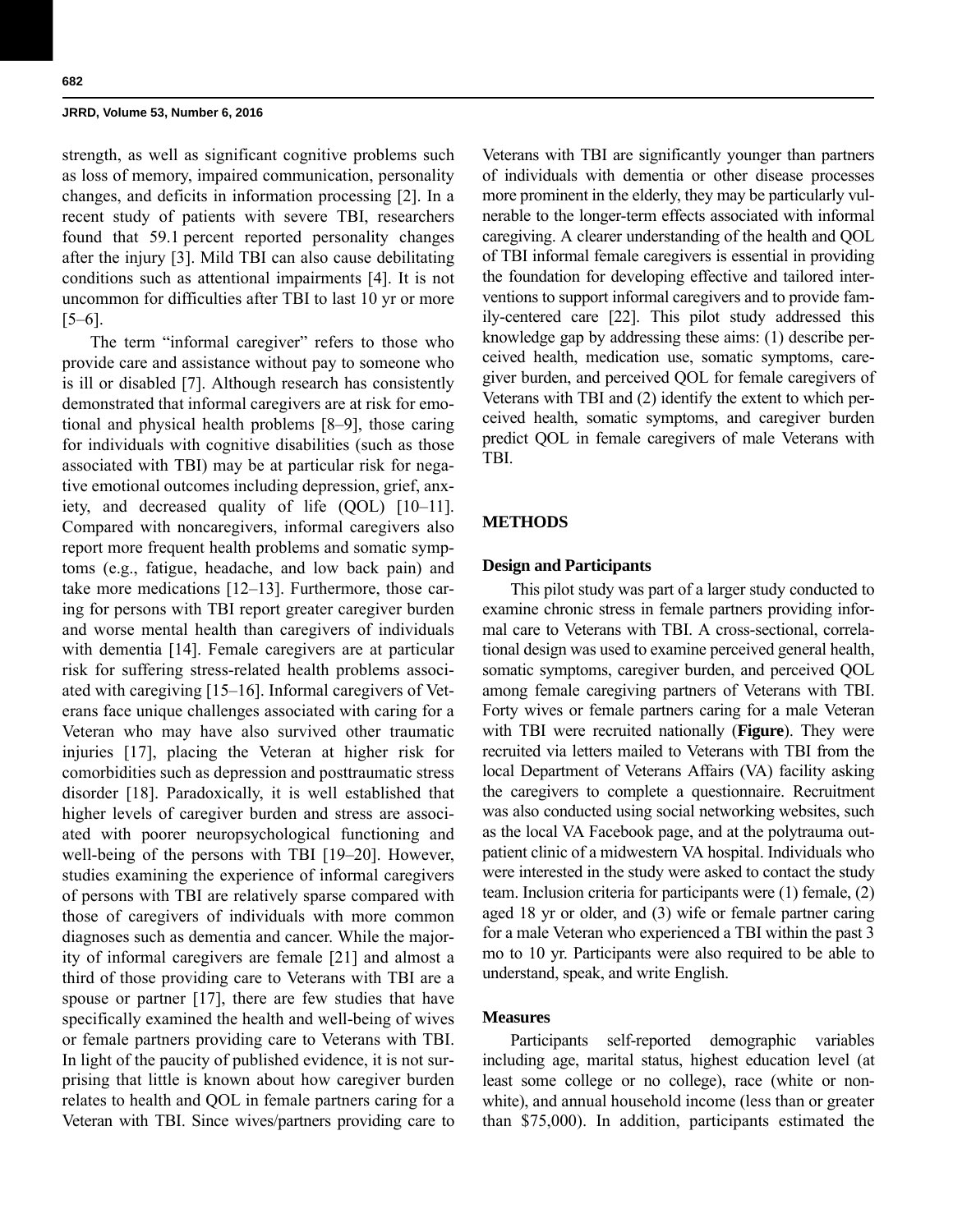#### **SABAN et al. Perceived caregiver health and quality of life**



#### **Figure.**

Recruitment strategy for study. VA = Department of Veterans Affairs.

number of months they had provided care and the number of hours per week they currently provided care to their loved one. Participants also identified any current health conditions on a checklist of common health conditions and provided a list of their current medications, including both prescription and nonprescription medications.

#### *Perceived General Health*

The single general health item of the 12-Item Short Form Health Survey (SF-12) version 2 [23] was used to assess perceived overall general health. Using a Likerttype scale ranging from 1 (excellent health) to 5 (poor health), participants respond to the question, "How would you rate your general health?"

#### *Somatic Symptoms*

The Patient Health Questionnaire-15 (PHQ-15) was used to measure somatic symptoms [24]. The PHQ-15 is composed of 15 somatic symptoms, such as headache, palpitations, and backache, and each symptom is scored from 0 ("not bothered at all") to 2 ("bothered a lot"). Total score for the PHQ-15 ranges from 0 to 30, with higher scores reflecting more bothersome somatic symptoms. Cut-off scores of 5, 10, and 15 represent low, medium, and high levels of somatic symptoms, respectively [24]. Cronbach alpha is reported to be excellent at 0.80 in a previous study of patients in a family practice clinic [24]. Cronbach alpha for this study was similar at 0.79.

#### *Caregiver Burden*

The Caregiver Reaction Assessment (CRA) [25] was used to measure caregiver burden. The CRA contains 24 items that ask caregivers to indicate their level of agreement with statements using a 5-point Likert-type scale ranging from 1 (strongly disagree) to 5 (strongly agree). The CRA measures five aspects of burden: effect on the caregiver's self-esteem, effect on schedule, effect on finances, lack of family support, and effect on health. Effect on the caregiver's self-esteem is the extent to which the individual values caregiving and finds it to be rewarding. Effect on schedule measures the extent to which caregiving interrupts usual activities and interferes with relaxation time. Effect on finances examines the extent to which caregiving puts a strain on finances. The lack of family support subscale includes items that measure the extent to which the caregiver feels "dumped on" or abandoned by relatives. The fifth subscale, effect on health, assesses caregiver's physical capability and energy to provide care. The subscale of self-esteem is scored from 1 to 5 with higher scores suggesting higher levels of self-esteem. The other four subscales are scored on a scale of 1 to 5 with higher scores indicating greater burden. The CRA has demonstrated validity in the caregiver population [25–26]. Scores are aggregated for the four "negative" subscales: effect on schedule, effect on finances, lack of family support, and effect on health. Scores for the negative subscales range from 1 (best) to 5 (worse). Cronbach alpha reliability coefficients have been reported to be above 0.80 for all subscales [25]. In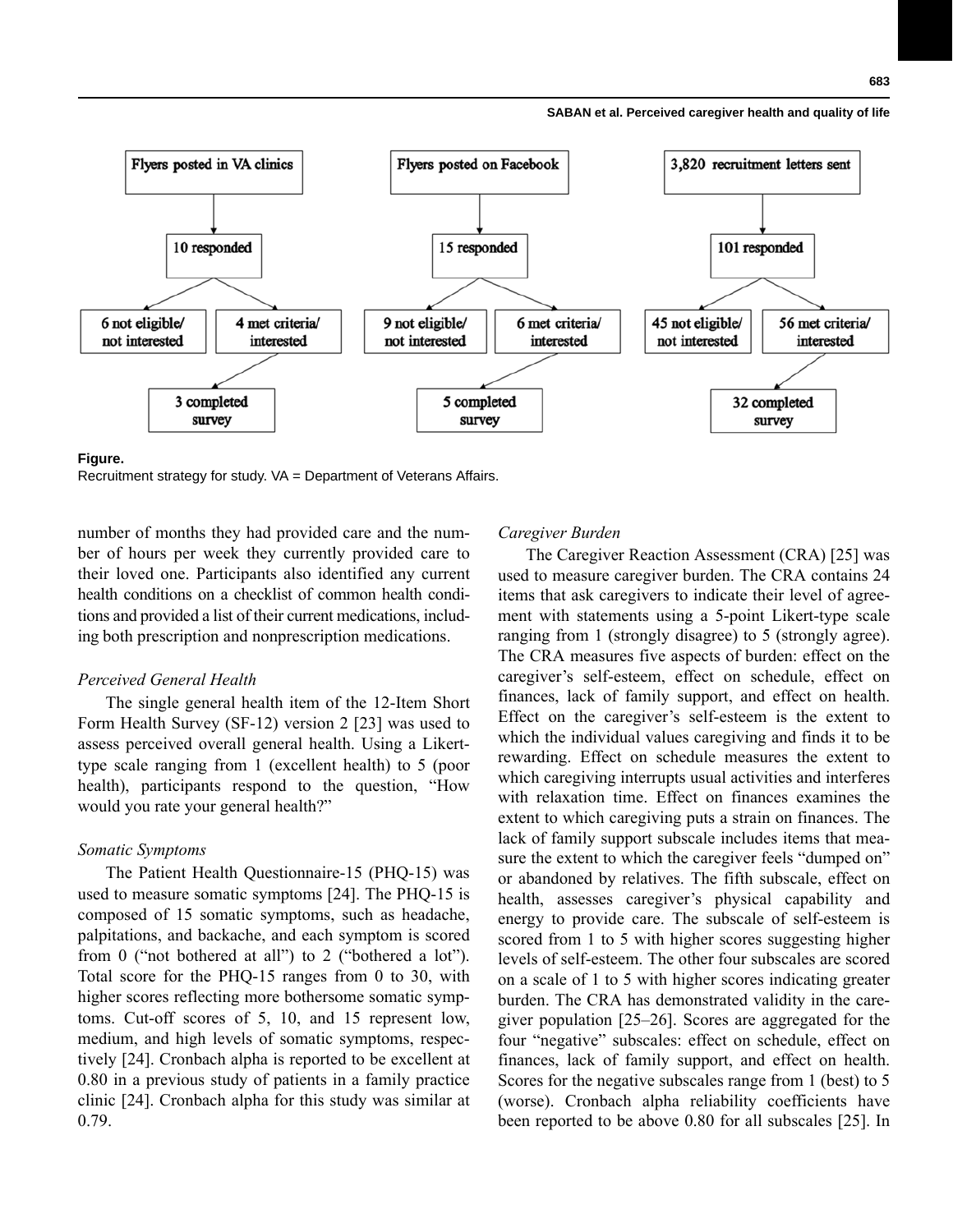the current study, Cronbach alphas ranged from 0.67 to 0.83. Cronbach alpha for the subscale of effect on health was 0.67, just below the acceptable threshold of 0.70 [27–28]. This subscale may have had lower reliability because it contains only four items. In addition, one item on this subscale asks the participants to rate the extent to which she agrees or disagrees with the statement: "Since caring for my family member, it seems like I am tired all the time." Since we recruited caregivers who were providing care for up to 10 yr, this item may not have been meaningful.

#### *Perceived Quality of Life*

The Ferran and Powers Quality of Life Index (QLI)– Generic Version III [29] was used to assess perceived QOL. This instrument operationally defines QOL as the degree of satisfaction with domains that are important to oneself and is a global measure of QOL. The tool consists of 33 items that measure satisfaction  $(1 = \text{very dis-})$ satisfied to  $6$  = very satisfied) and importance  $(1$  = very unimportant to  $6 = \text{very important}$  in four domains: health and functioning, psychosocial/spiritual, social and economic, and family. In addition, an overall global QOL score can be calculated. Scores for each of the four subscales as well as overall QOL range from 0 to 30, with higher scores reflecting higher levels of perceived QOL. The QLI has excellent internal consistency as demonstrated by Cronbach alphas ranging from 0.73 to 0.99 across 48 different studies [29]. In the current study, reliability was excellent at 0.95.

#### **Procedures**

The VA Human Subjects Institutional Review Board approved this study and investigators obtained written informed consent from participants. Written questionnaire booklets were mailed to participants with return postage prepaid. Participants were provided with a \$30 retail gift card for study participation.

## **Analysis**

Data were analyzed using SPSS software version 22 (IBM Corporation; Armonk, New York). Missing data occurred at 0 to 3 percent across all variables. To allow for a complete data set for statistical analysis, missing data were replaced using the LISREL 8.8 (Scientific Software International; Skokie, Illinois) [30] multiple imputation procedure (see Schafer [31] for details of the multiple imputation procedure used in LISREL).

Descriptive statistics were used to summarize demographic and key variables. Pearson correlation was used to examine relationships among variables. Variables significantly correlated with QOL were simultaneously entered into linear regression models to identify predictors of QOL. Two-tailed tests were used throughout and significance levels determined at  $\alpha \leq 0.05$ .

## **RESULTS**

## **Descriptive Findings**

#### *Sample Characteristics*

Sample characteristics are reported in **Table 1**. Participants reported a variety of medical problems, with the most frequent problems being low back problems  $(27.5%)$  and hypertension  $(20.0%)$ . The most common type of medication that participants reported taking were antihypertensives (27.5%), followed by acid-reducing agents (22.5%), estrogen derivative or contraceptives (17.5%), and antidepressants (17.5%) (**Table 2**).

#### *Survey Results*

All descriptive survey results are reported in **Table 3**.

#### **Table 1.**

Demographic characteristics of sample. *N* = 40.

| Variable                                   | Value           |
|--------------------------------------------|-----------------|
| Age (yr), mean $\overline{\pm SD}$         | $43.1 \pm 15.3$ |
| Relationship to Veteran, $n$ (%)           |                 |
| Married                                    | 36(90.0)        |
| Significant Other                          | 4(10.0)         |
| Highest Educational Level, $n$ (%)         |                 |
| No College Degree                          | 17(42.5)        |
| College Degree or More                     | 23(57.5)        |
| Race, $n$ (%)                              |                 |
| White                                      | 29 (72.5)       |
| Black, Hispanic, Other                     | 11(27.5)        |
| Household income, $n$ (%)                  |                 |
| $<$ \$75,000                               | 27(67.5)        |
| $\geq$ \$75,000                            | 13 (32.5)       |
| Employment Status, $n$ (%)                 |                 |
| Employed                                   | 22(55.0)        |
| Not Employed                               | 18 (45.0)       |
| Duration of Caregiving (mo), mean $\pm$ SD | $49.4 \pm 27.9$ |
| Care Provided per Week (h), mean $\pm$ SD  | $35.5 \pm 40.4$ |
| $SD = standard deviation$ .                |                 |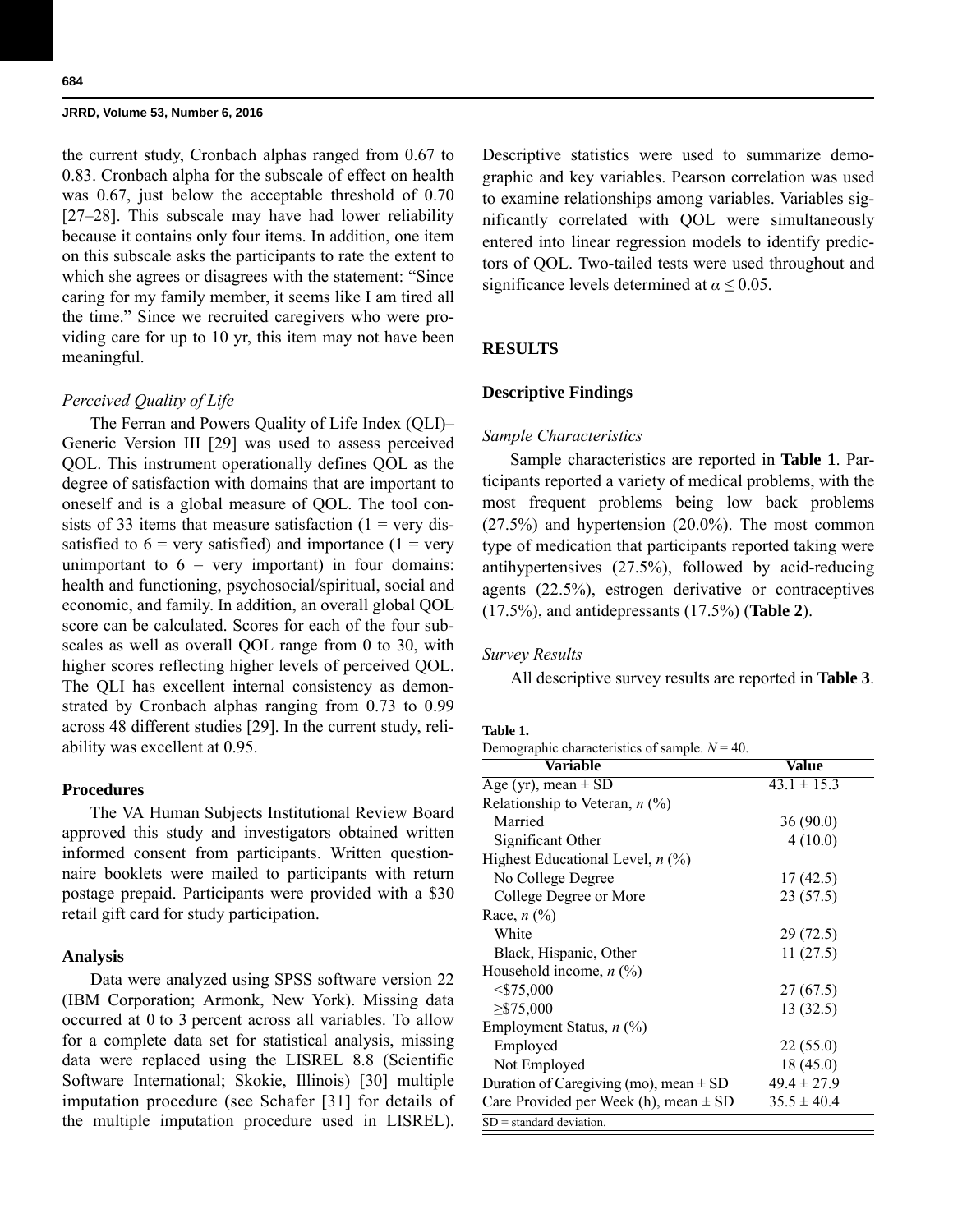#### **Table 2.**

Frequency of study participants' medication categories.

| <b>Drug Class</b>           | <b>Participants</b><br>(n) | <b>Frequency</b><br>within Class<br>(%) |  |
|-----------------------------|----------------------------|-----------------------------------------|--|
| Antihypertensives           | 11                         | 27.5                                    |  |
| $ACE-I$                     | 4                          | 36.4                                    |  |
| <b>Beta Blockers</b>        | 5                          | 45.5                                    |  |
| <b>CCB</b>                  | $\overline{2}$             | 18.2                                    |  |
| <b>Acid-Reducing Agents</b> | 9                          | 22.5                                    |  |
| <b>PPI</b>                  | 5                          | 55.5                                    |  |
| $H_2RA$                     | 4                          | 44.4                                    |  |
| Estrogens                   | 7                          | 17.5                                    |  |
| Estrogen Derivative         | 2                          | 28.6                                    |  |
| OC                          | 5                          | 71.4                                    |  |
| Antidepressants             | 7                          | 17.5                                    |  |
| <b>SSRIs</b>                | 5                          | 71.4                                    |  |
| <b>SNRIs</b>                | $\mathfrak{D}$             | 28.6                                    |  |

ACE-I = angiotensin converting enzyme inhibitor, Beta Blocker = beta receptor antagonist, CCB = calcium channel blocker,  $H_2RA = H_2$  receptor antagonist,  $OC = \text{oral contractive}, PPI = \text{proton pump inhibitor}, SNRI = \text{serotonin/norepi-}$ nephrine reuptake inhibitor, SSRI = selective serotonin reuptake inhibitor.

**QLI.** The mean score for the QLI was  $18.08 \pm 5.50$ (range: 4.76–28.00 with highest scores suggesting higher QOL). Scores were normally distributed. Mean subscale scores for health and functioning, social and economic, psychological/spiritual, and family ranged from 17.45 to

#### **Table 3.**

Means  $\pm$  standard deviation (SD) of predictor and outcome variables  $(N = 40)$ .

| Variable                  | $Mean \pm SD$    | Range          |
|---------------------------|------------------|----------------|
| Perceived QOL (QLI)       | $18.08 \pm 5.50$ | $4.76 - 28.00$ |
| Health and Functioning    | $17.45 \pm 5.24$ | $4.23 - 26.77$ |
| Psychosocial/Spiritual    | $17.78 \pm 7.12$ | $0.00 - 30.00$ |
| Social and Economic       | $18.43 \pm 6.46$ | $4.75 - 30.00$ |
| Family                    | $19.80 \pm 6.60$ | $2.70 - 29.50$ |
| Perceived General Health  | $2.40 \pm 0.74$  | $1.00 - 4.00$  |
| $(SF-12)$                 |                  |                |
| Somatic Symptoms (PHQ-15) | $11.38 \pm 4.92$ | $1.00 - 23.00$ |
| Caregiver Burden (CRA)    |                  |                |
| Self-Esteem               | $4.08 \pm 0.65$  | $2.71 - 5.00$  |
| Disrupted Schedule        | $3.60 \pm 0.90$  | $1.40 - 5.00$  |
| <b>Effect on Finances</b> | $3.13 \pm 0.95$  | $1.67 - 5.00$  |
| Lack of Family Support    | $2.70 \pm 0.98$  | $1.20 - 5.00$  |
| Effect on Health          | $2.75 \pm 0.75$  | $1.25 - 4.00$  |

 $CRA = Caregiver Reaction Assessment, PHQ-15 = Patient Health Question$ naire-15, QLI = Quality of Life Index, QOL = quality of life,  $SF-12 = 12$ -Item Short Form Health Survey.

19.80 with the domains of health and functioning receiving the lowest mean score (17.45) and family the highest mean score (19.80), suggesting at least some family support was being provided.

**SF-12 General Health.** On a scale of 1 (excellent) to 5 (poor), the average rating of general health was 2.40  $\pm$ 0.74 with 40.0 percent of participants rating their general health as fair or poor.

**PHQ-15.** The mean score for the PHQ-15 was  $11.38 \pm$ 4.92 (range: 1.00–23.00), indicating moderate to high levels of bothersome somatic symptoms. Over a quarter (27.5%) of participants reported high levels of bothersome somatic symptoms. The most common somatic symptoms reported as "bothering them a lot" were feeling tired or having low energy (57.5%), trouble sleeping (40.0%), and headaches (30.0%). Other symptoms that participants reported as "bothering them a lot" included alterations in bowel functioning (32.5%), nausea or indigestion (27.5%), back pain (27.5%), and joint pain  $(27.7\%)$ .

**CRA.** The mean score for caregivers on the selfesteem subscale (mean =  $4.08 \pm 0.65$ ) neared the maximum score of 5.00, suggesting that participants valued their caregiving role. The CRA subscales of disrupted schedule (mean =  $3.60 \pm 0.90$ ) and finances (mean =  $3.13 \pm$ 0.95) were rated the highest of the four negative CRA subscales, suggesting that effect on schedule and finances were considered to be more burdensome than effect on health (mean =  $2.75 \pm 0.75$ ) and lack of family support  $(\text{mean} = 2.70 \pm 0.98)$ .

#### **Predictors of Quality of Life**

Bivariate correlations, used to identify variables to include in regression models, indicated that marital status, educational level, race, household income, employment status, relationship to patient, duration of providing care, and number of hours per week of providing care were not associated with QOL. Therefore, using QOL as the dependent variable, the following independent variables were entered into the regression model: perceived health, somatic symptom score, five aspects of caregiver burden (effect on caregiver's self-esteem, schedule, finances, health, and lack of family support), and caregiver age. The model accounted for 64 percent of the variance in the QOL score,  $F(8, 31) = 9.59$ ,  $p < 0.001$ . In this model, the caregiver burden subscale scores of self-esteem ( $\beta$  = 0.28,  $p$  = 0.02) and effect on finances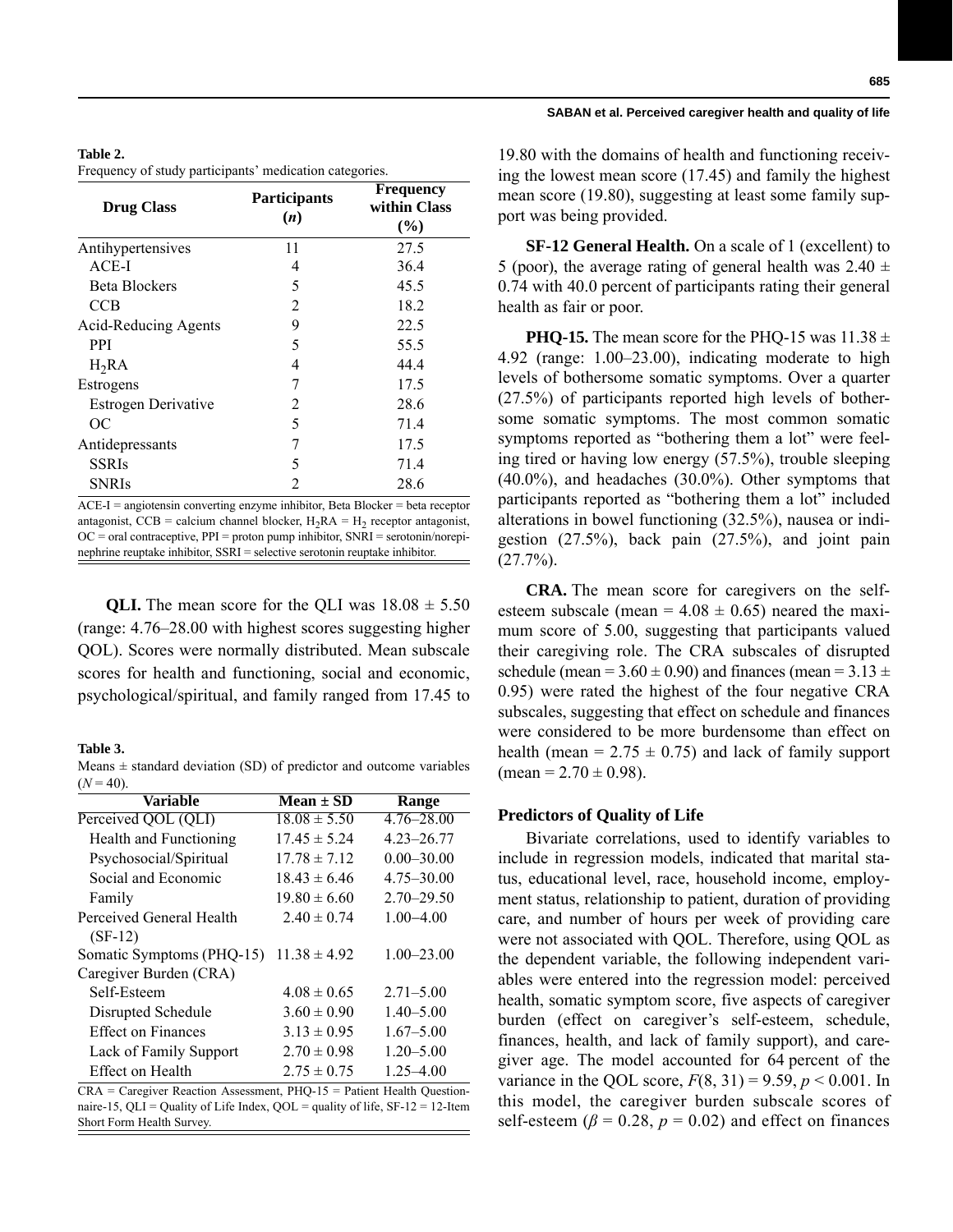$(\beta = -0.27, p = 0.05)$  and the somatic symptoms score  $(\beta = -0.28, p = 0.04)$  had significant partial effects in the model (**Table 4**).

# **DISCUSSION**

The aims of this study were to describe perceived health, medication use, somatic symptoms, caregiver burden, and perceived QOL and to examine the extent to which these variables are associated with QOL, after accounting for age, in women partners of male Veterans with TBI. Compared with other studies of informal caregivers, participants were younger, but they were similar demographically to other samples of caregivers of Veterans with TBI [17].

Overall, participants reported lower levels of QOL (mean =  $18.08 \pm 5.50$ ) compared with informal caregivers of patients awaiting lung transplant (mean =  $22.81 \pm$ 4.50) [32], caregivers of patients with breast cancer (mean =  $22.32 \pm 3.40$ ) [33], and caregivers of patients with life-threatening dysrhythmias (mean =  $24.20 \pm 3.60$ ) [34]. Our finding of moderate levels of QOL is consistent with other studies of QOL in TBI informal caregivers, although direct comparisons are difficult because of the heterogeneity of instruments used to measure study variables. For example, one study of both male and female caregivers of civilians with TBI found that QOL as mea-

**Table 4.**

| Variables associated with quality accounting for age $(N = 40)$ . |  |  |  |
|-------------------------------------------------------------------|--|--|--|
|                                                                   |  |  |  |

| Variable                                                       | $b \pm SE$       | ĸ       | <i>p</i> -Value  |
|----------------------------------------------------------------|------------------|---------|------------------|
| Age                                                            | $0.05 \pm 0.04$  | 0.14    | 0.25             |
| Perceived General                                              | $-1.47 \pm 0.84$ | $-0.20$ | 0.09             |
| Health                                                         |                  |         |                  |
| Somatic Symptoms                                               | $-0.32 \pm 0.15$ | $-0.28$ | 0.04             |
| Caregiver Burden                                               |                  |         |                  |
| Self-Esteem                                                    | $2.36 \pm 0.91$  | 0.28    | $0.02^{\degree}$ |
| Disrupted Schedule                                             | $-0.86 \pm 0.91$ | $-0.14$ | 0.35             |
| <b>Effect on Finances</b>                                      | $-1.64 \pm 0.75$ | $-0.27$ | $0.05*$          |
| Lack of Family                                                 | $-1.19 \pm 0.82$ | $-0.21$ | 0.16             |
| Support                                                        |                  |         |                  |
| Effect on Health                                               | $-0.03 \pm 1.08$ | $-0.01$ | 0.98             |
| Note: Adjusted $R^2 = 0.64$ , $F(8,31) = 9.59$ , $p < 0.001$ . |                  |         |                  |
| Statistically significant.                                     |                  |         |                  |
| $SE = standard error$ .                                        |                  |         |                  |

sured with the Life Satisfaction Questionnaire was low [35]. Other studies of TBI caregivers using the 36-Item Short Form Health Survey [36] and the World Health Organization Quality of Life- BREF [14,37] also reported low levels of QOL in informal caregivers of individuals with TBI.

Participants rated their overall general health as moderately healthy. However, a large portion (40.0%) reported poor to fair health, which was associated with lack of family support. This finding is consistent with previous studies demonstrating that better health is associated with higher levels of support [38] and lower levels of burden [39]. Most commonly reported health problems included low back pain (27.5%) and hypertension (20.0%). Although reports of physical health problems in female informal caregivers of individuals with TBI are limited, results of a large study  $(N = 1,517)$  of informal caregivers caring for individuals with cancer demonstrated that low back pain is a common occurrence in spousal caregivers independent of age, sex, education, and income [40]. Increased levels of low back pain in informal caregivers may be associated with the physical aspects of providing care, such as assisting the patient to transfer [41–42]. In addition, previous studies have reported informal caregivers as being at higher risk for coronary heart disease (CHD) and stroke than noncaregivers [43]. Caregivers who are in poor health may be at particular risk of developing CHD [44]. Poor self-care health behaviors [45] and heightened levels of chronic stress associated with inflammation [46] have been attributed to increased CHD risk in informal caregivers. No studies were found that specifically examined low back pain or CHD risk in informal caregivers of Veterans with TBI. Given our findings that low back pain and hypertension were common in our sample, further investigation is warranted.

The most common types of medications used were antihypertensives (27.5% of sample), which is consistent with hypertension being one of the more common health problems reported. The number of participants who reported taking antihypertensives in our study was about 10 percent higher than that of the general U.S. population [47], which could be attributed to differences in age, comorbidities, etc. Acid-reducing agents (22.5% of sample) were the second most common medication reported by participants.

Over a fourth of our sample reported high levels of somatic symptoms, with fatigue and difficulties sleeping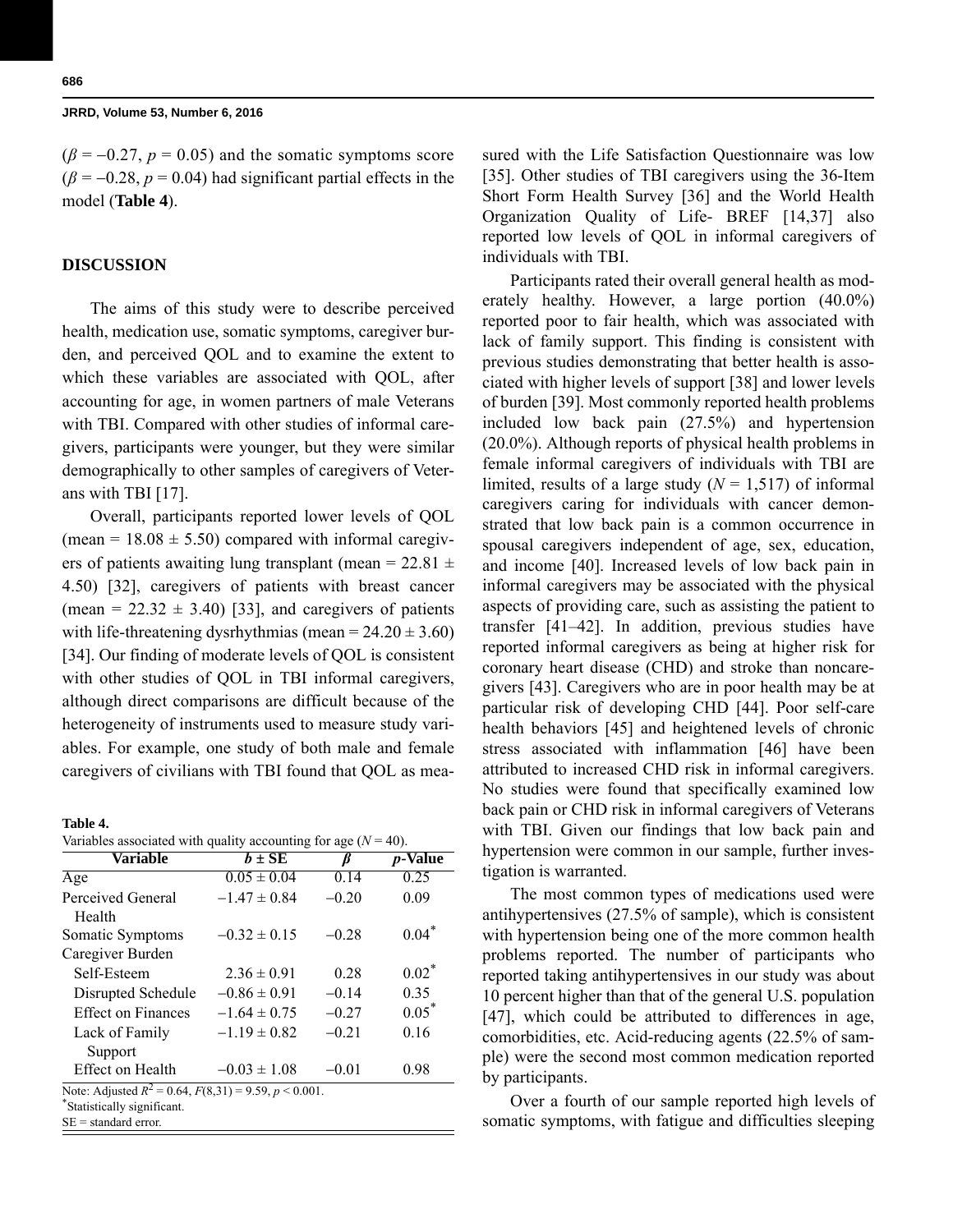being reported in almost half of our participants. Low back pain was reported by over a quarter of the sample, consistent with this being a frequently reported medical problem. Our findings are consistent with those of Kreutzer et al., who also found that nearly a quarter of their sample of informal caregivers of civilians with TBI reported somatic symptoms [13]. Although no studies were found that specifically examined fatigue and sleep in informal caregivers of individuals with TBI, other studies of caregivers of cancer patients have reported high levels of fatigue and sleep disturbances in caregivers [48–49]. Given the importance of sleep to informal caregivers to not only their overall well-being but potentially their ability to care for the patient, more studies are needed. This is particularly important because sleep disturbance could be due to difficulty going to sleep or staying asleep, both of which can be directly addressed with currently available treatments, but the origin of the sleep disruption should be further specified in future research.

Scores for the caregiver burden subscales in our sample were somewhat different than those found in other studies of informal caregivers for other conditions but consistent with other caregiver studies of Veterans with TBI. Participants in our study reported greater disruption to their daily schedule than informal caregivers of patients with advanced cancer [50] or stroke [51]. Furthermore, our participants reported higher levels of financial problems as a result of caring than other informal caregivers [50–52]. These results may be attributed to caregivers in our sample being younger and having less life experience than informal caregivers in other studies [50–51,53] or, as suggested in other studies, a result of exhausting personal savings, reductions in income from reducing or terminating paid working hours in order to provide care [54], or Veteran's impulsive spending habits that can affect family finances. Mean subscale scores for caregiver self-esteem were similar to scores of spousal caregivers of patients 3 yr after stroke [51] and caregivers of lung transplant candidates [32]. Self-esteem scores have also been shown to be lower among spouses than parents caring for a Veteran with TBI [55]. High selfesteem scores in our study may reflect the participants' high value of caring for the Veteran. Family support and effect on health subscale scores in our study were similar to those of other studies of informal caregivers [50–51].

An important contribution of this study is the examination of perceived health, somatic symptoms, and caregiver burden on caregiver QOL. Although perceived

# **SABAN et al. Perceived caregiver health and quality of life**

health was not significantly associated with QOL, higher levels of somatic symptoms were associated with lower levels of QOL. Considering fatigue and sleep disturbance were the most commonly reported somatic symptoms, interventions targeting these symptoms may be valuable in improving overall QOL. Effect on finances also explained unique variance in QOL in our model, with greater financial burden predicting worse QOL. This finding is consistent with those of a study examining caregiver burden and QOL in informal caregivers of lung transplant candidates [32]. Although more research is needed, financial burden, particularly in younger informal caregivers who may be faced with decreasing their work hours in order to care for their loved one, may be an important consideration in caring for families of Veterans with TBI.

Importantly, higher levels of caregiver self-esteem predicted higher levels of QOL in our model. This finding suggests that acknowledging and supporting the important role that informal caregivers play may be critical to their overall well-being and, ultimately, their ability to effectively care for the Veteran. In a study of spouses caring for a stroke survivor, positive aspects of caregiving buffered the negative experience of caregiving [51]. Although our sample size was not powered to assess self-esteem as a mediator between caregiver burden and QOL, this may be an important process to examine in future studies.

#### **LIMITATIONS**

Limitations of this study include the cross-sectional design, small sample size, and convenience sampling. Because of these factors, the findings are not generalizable. In addition, individuals who chose not to participate in our study may have differed from participants. Furthermore, we did not measure the severity of the TBI. Future research may benefit from estimating severity at time of TBI using data from the medical record and selfreport data from the Veteran and describing the relationship of severity of TBI with functional and caregiving needs of the individuals with TBI. Furthermore, longitudinal research examining how caregiver burden, health, and QOL may change over time may contribute to the development of interventions tailored to meeting the specific needs of the caregiver over the caregiving trajectory.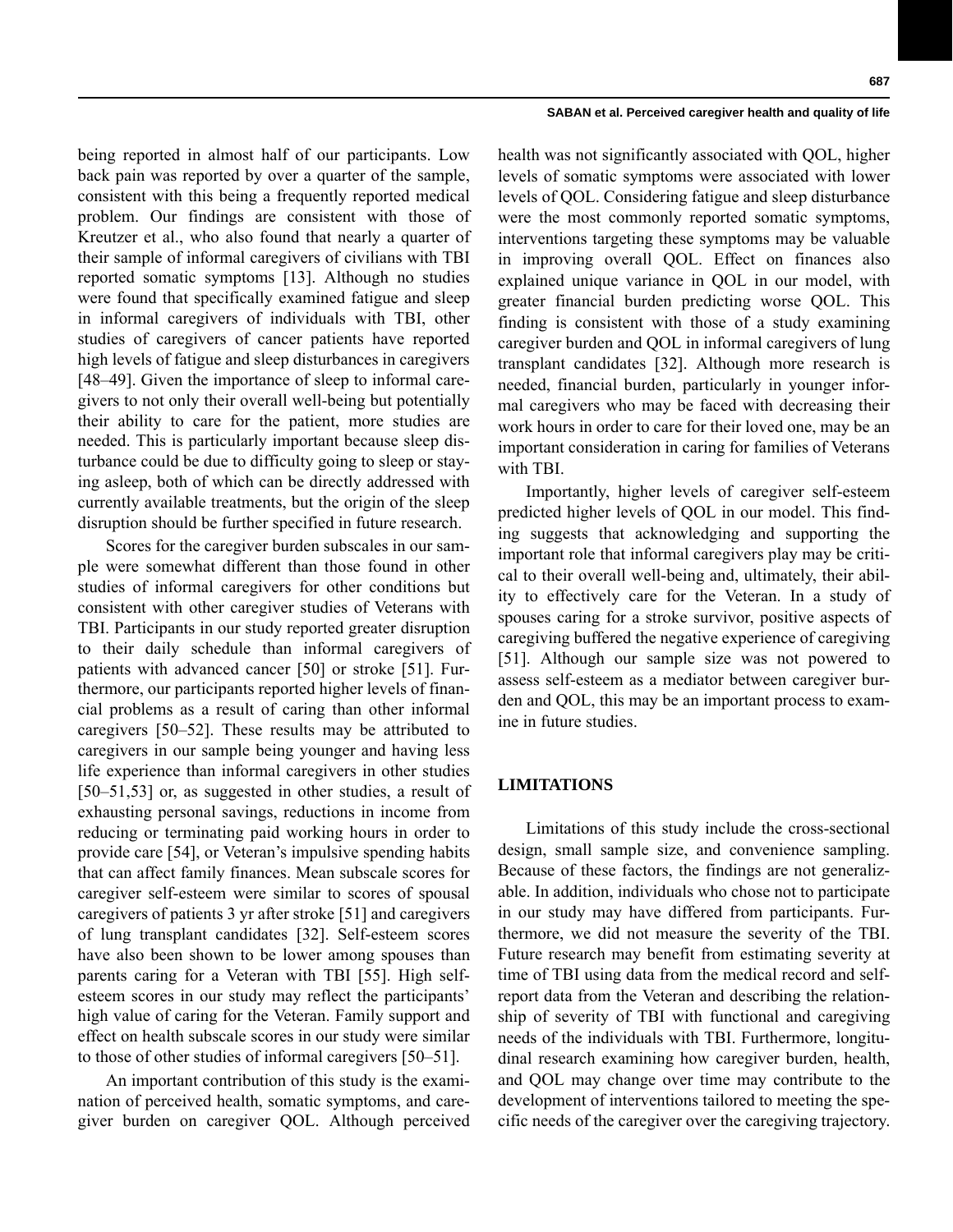## **CONCLUSIONS**

In summary, this is the first study to examine the associations among perceived health, somatic symptoms, and caregiver burden and QOL in female partners caring for Veterans with TBI. Overall, participants in our study reported moderately low QOL. Findings suggest that more severe somatic symptoms and greater financial problems negatively affect QOL while higher levels of self-esteem positively affect QOL. More research is needed to inform the development of interventions and policies to support family-centered care for Veterans with TBI.

#### **ACKNOWLEDGMENTS**

#### **Author Contributions:**

*Study concept and design:* K. L. Saban, J. M. Griffin, A. Urban, T. L. Pape, E. Collins.

*Acquisition of data:* K. L. Saban.

*Analysis and interpretation of data:* K. L. Saban, J. M. Griffin,

A. Urban, T. L. Pape, M. A. Janusek, E. Collins.

*Drafting of manuscript:* K. L. Saban.

*Critical revision of manuscript for important intellectual content:* K. L. Saban, J. M. Griffin, A. Urban, T. L. Pape, M. A. Janusek, E. Collins.

*Obtained funding:* K. L. Saban, E. Collins.

*Study supervision:* K. L. Saban, E. Collins.

**Financial Disclosures:** The authors have declared that no competing interests exist.

**Funding/Support:** This material was based on work supported by the VA Nursing Research Initiative (award #HSR&D NRI 12–413).

**Additional Contributions:** We thank our research participants. In addition, we acknowledge Thomas Schenone, Cheryl Odle, and Cheryl Angel.

**Institutional Review:** The VA Human Subjects Institutional Review Board approved this study, and investigators obtained written informed consent from participants.

**Participant Follow-Up:** The authors have no plans to notify the study subjects of the publication of this article because of a lack of current contact information.

**Disclaimer:** The views expressed do not necessarily reflect the position or policy of the VA or the U.S. Government.

#### **REFERENCES**

 1. [DVBIC. DoD worldwide numbers for TBI \[Internet\]. Silver](http://dvbic.dcoe.mil/dod-worldwide-numbers-tbi) [Spring \(MD\): DVBIC; 2015. Available from:](http://dvbic.dcoe.mil/dod-worldwide-numbers-tbi)  [h](http://dvbic.dcoe.mil/dod-worldwide-numbers-tbi)ttp://dvbic.dcoe.mil/dod-worldwide-numbers-tbi

- 2. Berg J. Economic evidence in trauma: A review. Eur J Health Econ. 2004;5(Suppl 1):S84–91. [\[PMID:15754079\]](http://www.ncbi.nlm.nih.gov/entrez/query.fcgi?cmd=Retrieve&db=PubMed&list_uids=15754079&dopt=Abstract) <http://dx.doi.org/10.1007/s10198-005-0293-2>
- 3. Norup A, Mortensen EL. Prevalence and predictors of personality change after severe brain injury. Arch Phys Med Rehabil. 2015;96(1):56–62. [\[PMID:25193491\]](http://www.ncbi.nlm.nih.gov/entrez/query.fcgi?cmd=Retrieve&db=PubMed&list_uids=25193491&dopt=Abstract) [http://dx.doi.org/10.1016/j.](http://dx.doi.org/10.1016/j.apmr.2014.08.009)[apmr.2014.08.009](http://www.ncbi.nlm.nih.gov/pubmed/23546537)
- 4. Jamora CW, Young A, Ruff RM. Comparison of subjective cognitive complaints with neuropsychological tests in individuals with mild vs more severe traumatic brain injuries. Brain Inj. 2012;26(1):36–47. [\[PMID:22149443\]](http://www.ncbi.nlm.nih.gov/entrez/query.fcgi?cmd=Retrieve&db=PubMed&list_uids=22149443&dopt=Abstract) <http://dx.doi.org/10.3109/02699052.2011.635352>
- 5. [Lefebvre H, Cloutier G, Josée Levert](http://www.ncbi.nlm.nih.gov/entrez/query.fcgi?cmd=Retrieve&db=PubMed&list_uids=23469677&dopt=Abstract) [M. Perspectives of](http://dx.doi.org/10.5034/inquiryjrnl_49.04.01)  [survivors of traumatic brain injury and their caregivers on](http://dx.doi.org/10.5034/inquiryjrnl_49.04.01) long-term social integration. Brain Inj. 2008;22(7–8):535–43. [\[PMID:18568706\]](http://www.ncbi.nlm.nih.gov/entrez/query.fcgi?cmd=Retrieve&db=PubMed&list_uids=18568706&dopt=Abstract) <http://dx.doi.org/10.1080/02699050802158243>

 6. Baldassarre M, Smith B, Harp J, Herrold A, High WM Jr, Babcock-Parziale J, Louise-Bender Pape T. Exploring the relationship between mild traumatic brain injury exposure and the presence and severity of postconcussive symptoms among Veterans deployed to Iraq and Afghanistan. PM R. 2015;7(8):845–58. [\[PMID:25758529\]](http://www.ncbi.nlm.nih.gov/entrez/query.fcgi?cmd=Retrieve&db=PubMed&list_uids=25758529&dopt=Abstract) <http://dx.doi.org/10.1016/j.pmrj.2015.03.003>

 7. Lavela SL, Etingen B, Bender Pape T. Caregiving experiences and health conditions of women veteran and non-veteran caregivers. Womens Health Issues. 2013;23(4):e225–32. [\[PMID:23816152\]](http://www.ncbi.nlm.nih.gov/entrez/query.fcgi?cmd=Retrieve&db=PubMed&list_uids=23816152&dopt=Abstract)

<http://dx.doi.org/10.1016/j.whi.2013.04.001>

 8. Berglund E, Lytsy P, Westerling R. Health and wellbeing in informal caregivers and non-caregivers: A comparative cross-sectional study of the Swedish general population. Health Qual Life Outcomes. 2015;13:109. [\[PMID:26216099\]](http://www.ncbi.nlm.nih.gov/pubmed/26216099)

<http://dx.doi.org/10.1186/s12955-015-0309-2>

- 9. Rumpold T, Schur S, Amering M, Kirchheiner K, Masel EK, Watzke H, Schrank B. Informal caregivers of advanced-stage cancer patients: Every second is at risk for psychiatric morbidity. Support Care Cancer. 2015;24(5): 1975–82. [\[PMID:26476628\]](http://www.ncbi.nlm.nih.gov/entrez/query.fcgi?cmd=Retrieve&db=PubMed&list_uids=26476628&dopt=Abstract) <http://dx.doi.org/10.1007/s00520-015-2987-z>
- 10. Rivera P, Elliott TR, Berry JW, Grant JS, Oswald K. Predictors of caregiver depression among community-residing families living with traumatic brain injury. NeuroRehabilitation. 2007;22(1):3–8. [\[PMID:17379944\]](http://www.ncbi.nlm.nih.gov/entrez/query.fcgi?cmd=Retrieve&db=PubMed&list_uids=17379944&dopt=Abstract)
- 11. Saban KL, Mathews HL, Collins EG, Hogan NS, Tell D, Bryant FB, Pape TL, Griffin JM, Janusek JW. The man I once knew: Grief and inflammation in female partners of veterans with traumatic brain injury. Biol Res Nurs. 2015;18(1):50–59. [\[PMID:25636402\]](http://www.ncbi.nlm.nih.gov/entrez/query.fcgi?cmd=Retrieve&db=PubMed&list_uids=25636402&dopt=Abstract) <http://dx.doi.org/10.1177/1099800414568661>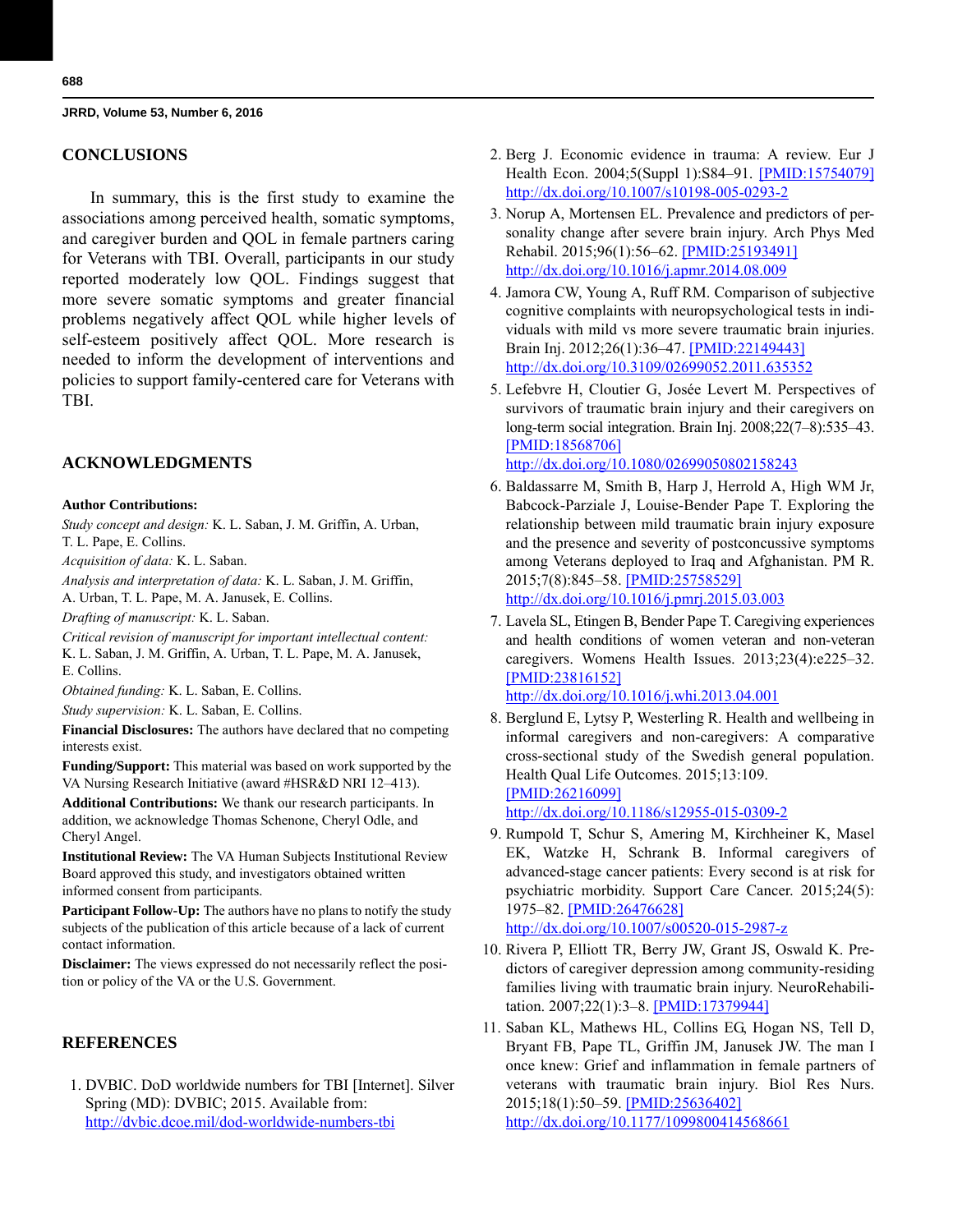#### **SABAN et al. Perceived caregiver health and quality of life**

12. Ruiz-Robledillo N, Moya-Albiol L. Self-reported health and cortisol awakening response in parents of people with Asperger syndrome: The role of trait anger and anxiety, coping and burden. Psychol Health. 2013;28(11):1246–64. [\[PMID:23713979\]](http://www.ncbi.nlm.nih.gov/entrez/query.fcgi?cmd=Retrieve&db=PubMed&list_uids=23713979&dopt=Abstract)

<http://dx.doi.org/10.1080/08870446.2013.800517>

- 13. Kreutzer JS, Rapport LJ, Marwitz JH, Harrison-Felix C, Hart T, Glenn M, Hammond F. Caregivers' well-being after traumatic brain injury: A multicenter prospective investigation. Arch Phys Med Rehabil. 2009;90(6):939–46. [\[PMID:19480869\]](http://www.ncbi.nlm.nih.gov/entrez/query.fcgi?cmd=Retrieve&db=PubMed&list_uids=19480869&dopt=Abstract) <http://dx.doi.org/10.1016/j.apmr.2009.01.010>
- 14. Jackson D, Turner-Stokes L, Murray J, Leese M, McPherson KM. Acquired brain injury and dementia: A comparison of carer experiences. Brain Inj. 2009;23(5):433–44. [\[PMID:19301166\]](http://www.ncbi.nlm.nih.gov/entrez/query.fcgi?cmd=Retrieve&db=PubMed&list_uids=19301166&dopt=Abstract) <http://dx.doi.org/10.1080/02699050902788451>
- 15. Qutub K, Lacomis D, Albert SM, Feingold E. Life factors affecting depression and burden in amyotrophic lateral sclerosis caregivers. Amyotroph Lateral Scler Frontotemporal Degener. 2014;15(3–4):292–97. [\[PMID:24555470\]](http://www.ncbi.nlm.nih.gov/pubmed/24555470) <http://dx.doi.org/10.3109/21678421.2014.886699>
- 16. Li Q, Loke AY. A spectrum of hidden morbidities among spousal caregivers for patients with cancer, and differences between the genders: A review of the literature. Eur J Oncol Nurs. 2013;17(5):578–87. [\[PMID:23465710\]](http://www.ncbi.nlm.nih.gov/entrez/query.fcgi?cmd=Retrieve&db=PubMed&list_uids=23465710&dopt=Abstract) <http://dx.doi.org/10.1016/j.ejon.2013.01.007>
- 17. Griffin JM, Friedemann-Sánchez G, Jensen AC, Taylor BC, Gravely A, Clothier B, Simon AB, Bangerter A, Pickett T, Thors C, Ceperich S, Poole J, van Ryn M. The invisible side of war: Families caring for US service members with traumatic brain injuries and polytrauma. J Head Trauma Rehabil. 2012;27(1):3–13. [\[PMID:21873883\]](http://www.ncbi.nlm.nih.gov/entrez/query.fcgi?cmd=Retrieve&db=PubMed&list_uids=21873883&dopt=Abstract) <http://dx.doi.org/10.1097/HTR.0b013e3182274260>
- 18. Saban KL, Hogan NS, Hogan TP, Pape TL. He looks normal but . . . Challenges of family caregivers of veterans diagnosed with a traumatic brain injury. Rehabil Nurs. 2014;40(5):277–85. [\[PMID:25424609\]](http://www.ncbi.nlm.nih.gov/entrez/query.fcgi?cmd=Retrieve&db=PubMed&list_uids=25424609&dopt=Abstract) <http://dx.doi.org/10.1002/rnj.182>
- 19. Lehan T, Arango-Lasprilla JC, de los Reyes CJ, Quijano MC. The ties that bind: The relationship between caregiver burden and the neuropsychological functioning of TBI survivors. NeuroRehabilitation. 2012;30(1):87–95. [\[PMID:22349845\]](http://www.ncbi.nlm.nih.gov/entrez/query.fcgi?cmd=Retrieve&db=PubMed&list_uids=22349845&dopt=Abstract)
- 20. Vangel SJ Jr, Rapport LJ, Hanks RA. Effects of family and caregiver psychosocial functioning on outcomes in persons with traumatic brain injury. J Head Trauma Rehabil. 2011;26(1):20–29. [\[PMID:21209560\]](http://www.ncbi.nlm.nih.gov/entrez/query.fcgi?cmd=Retrieve&db=PubMed&list_uids=21209560&dopt=Abstract) <http://dx.doi.org/10.1097/HTR.0b013e318204a70d>
- 21. National Alliance for Caregiving. Caregiving in the U.S. Bethesda (MD): AARP; 2009.
- 22. Griffin JM, Friedemann-Sánchez G, Hall C, Phelan S, van Ryn M. Families of patients with polytrauma: Understanding the evidence and charting a new research agenda. J Rehabil Res Dev. 2009;46(6):879–92. [\[PMID:20104409\]](http://www.ncbi.nlm.nih.gov/entrez/query.fcgi?cmd=Retrieve&db=PubMed&list_uids=20104409&dopt=Abstract) [h](http://www.ncbi.nlm.nih.gov/entrez/query.fcgi?cmd=Retrieve&db=PubMed&list_uids=20104409&dopt=Abstract)[ttp://dx.doi.org/10.1682/JRRD.2008.08.0104](http://dx.doi.org/10.1682/JRRD.2008.08.0104)
- 23. Ware JE, Kosinski M, Turner-Bowker DM, Gandek B. How to score version 2 of the SF-12 Health Survey. Boston (MA): QualityMetric Incorporated; 2002.
- 24. Kroenke K, Spitzer RL, Williams JB. The PHQ-15: Validity of a new measure for evaluating the severity of somatic symptoms. Psychosom Med. 2002;64(2):258–66. [\[PMID:11914441\]](http://www.ncbi.nlm.nih.gov/entrez/query.fcgi?cmd=Retrieve&db=PubMed&list_uids=11914441&dopt=Abstract)

<http://dx.doi.org/10.1097/00006842-200203000-00008>

25. Given CW, Given B, Stommel M, Collins C, King S, Franklin S. The caregiver reaction assessment (CRA) for caregivers to persons with chronic physical and mental impairments. Res Nurs Health. 1992;15(4):271–83. [\[PMID:1386680\]](http://www.ncbi.nlm.nih.gov/entrez/query.fcgi?cmd=Retrieve&db=PubMed&list_uids=1386680&dopt=Abstract)

<http://dx.doi.org/10.1002/nur.4770150406>

- 26. Stommel M, Wang S, Given CW, Given B. Confirmatory factor analysis (CFA) as a method to assess measurement equivalence. Res Nurs Health. 1992;15(5):399–405. [\[PMID:1529124\]](http://www.ncbi.nlm.nih.gov/entrez/query.fcgi?cmd=Retrieve&db=PubMed&list_uids=1529124&dopt=Abstract) <http://dx.doi.org/10.1002/nur.4770150508>
- 27. Cronbach LJ. Coefficient alpha and the internal structure of tests. Psychometrika. 1951;16(3):297–334. <http://dx.doi.org/10.1007/BF02310555>
- 28. Tavakol M, Dennick R. Making sense of Cronbach's alpha. Int J Med Education. 2011;2:53–55. <http://dx.doi.org/10.5116/ijme.4dfb.8dfd>
- 29. Ferrans C. Quality of Life Index. [Internet]. Chicago (IL): University of Illinois at Chicago; 2001. Available from: <http://qli.org.uic.edu>
- 30. Joreskog KG, Sorbom DG. LISREL 8: User's reference guide. Chicago (IL): Scientific Software; 1996.
- 31. Schafer JL. Analysis of incomplete multivariate data: Monograph on statistics and applied probability. London (UK): Chapman and Hall; 1997.
- 32. Lefaiver CA, Keough VA, Letizia M, Lanuza DM. Quality of life in caregivers providing care for lung transplant candidates. Prog Transplant. 2009;19(2):142–52. [\[PMID:19588664\]](http://www.ncbi.nlm.nih.gov/entrez/query.fcgi?cmd=Retrieve&db=PubMed&list_uids=19588664&dopt=Abstract) <http://dx.doi.org/10.7182/prtr.19.2.g226182714730n07>
- 33. Salonen P, Rantanen A, Kellokumpu-Lehtinen PL, Huhtala H, Kaunonen M. The quality of life and social support in significant others of patients with breast cancer—A longitudinal study. Eur J Cancer Care (Engl). 2014;23(2):274–83. [\[PMID:24237363\]](http://www.ncbi.nlm.nih.gov/entrez/query.fcgi?cmd=Retrieve&db=PubMed&list_uids=24237363&dopt=Abstract)

```
http://dx.doi.org/10.1111/ecc.12153
```
34. Jenkins LS, Powell JL, Schron EB, McBurnie MA, Bosworth-Farrell S, Moore R, Exner DV; AVID Investigators. Partner quality of life in the antiarrhythmics versus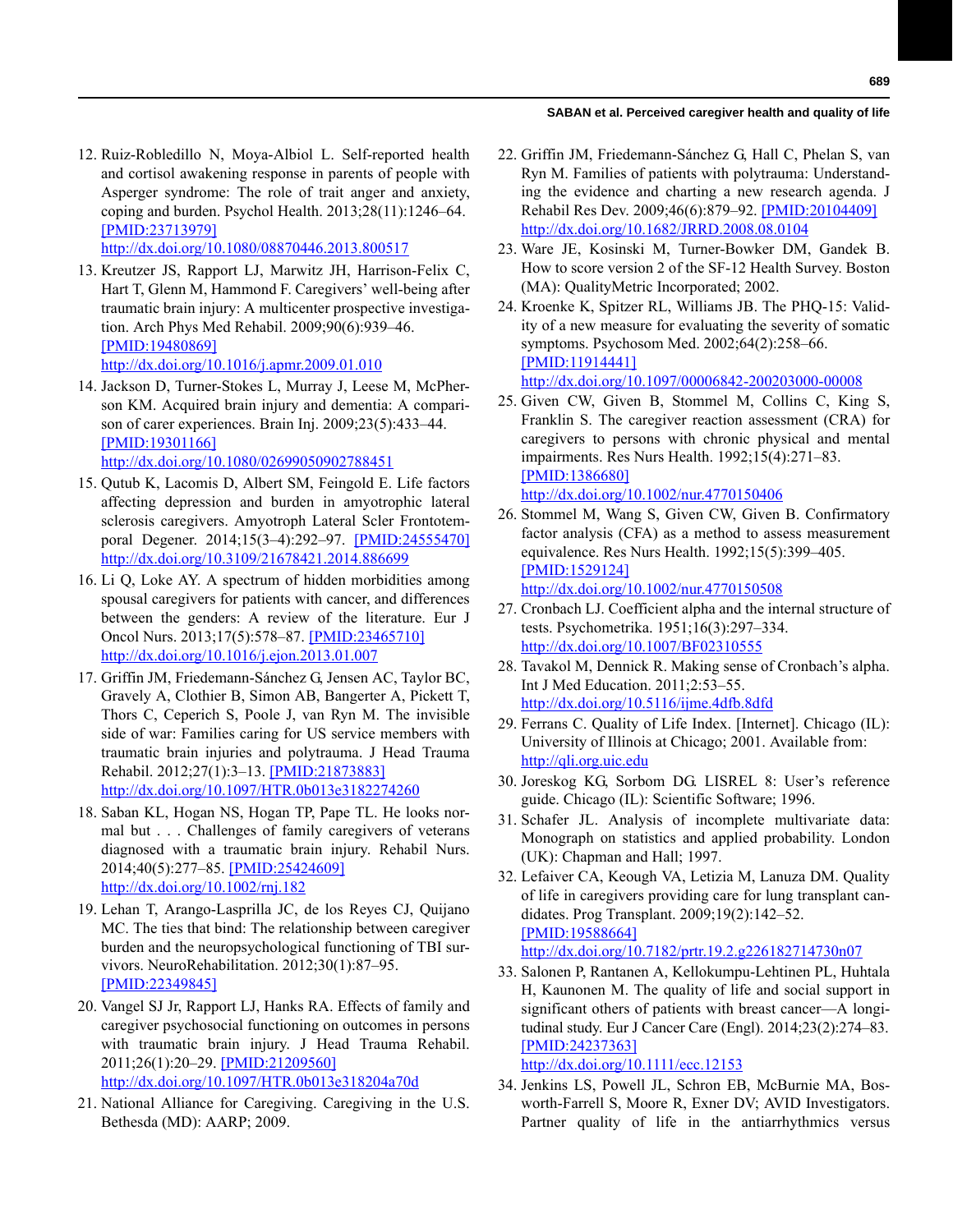implantable defibrillators trial. J Cardiovasc Nurs. 2007; 22(6):472–79. [\[PMID:18090188\]](http://www.ncbi.nlm.nih.gov/entrez/query.fcgi?cmd=Retrieve&db=PubMed&list_uids=18090188&dopt=Abstract)

<http://dx.doi.org/10.1097/01.JCN.0000297378.98754.06>

- 35. Smeets SM, van Heugten CM, Geboers JF, Visser-Meily JM, Schepers VP. Respite care after acquired brain injury: The well-being of caregivers and patients. Arch Phys Med Rehabil. 2012;93(5):834–41. [\[PMID:22401861\]](http://www.ncbi.nlm.nih.gov/entrez/query.fcgi?cmd=Retrieve&db=PubMed&list_uids=22401861&dopt=Abstract) <http://dx.doi.org/10.1016/j.apmr.2011.10.029>
- 36. Arango-Lasprilla JC, Nicholls E, Villaseñor Cabrera T, Drew A, Jimenez-Maldonado M, Martinez-Cortes ML. Health-related quality of life in caregivers of individuals with traumatic brain injury from Guadalajara, Mexico. J Rehabil Med. 2011;43(11):983–86. [\[PMID:22031343\]](http://www.ncbi.nlm.nih.gov/entrez/query.fcgi?cmd=Retrieve&db=PubMed&list_uids=22031343&dopt=Abstract) [h](http://www.ncbi.nlm.nih.gov/entrez/query.fcgi?cmd=Retrieve&db=PubMed&list_uids=22031343&dopt=Abstract)[ttp://dx.doi.org/10.2340/16501977-0883](http://dx.doi.org/10.2340/16501977-0883)
- 37. Chronister J, Chan F, Sasson-Gelman EJ, Chiu CY. The association of stress-coping variables to quality of life among caregivers of individuals with traumatic brain injury. NeuroRehabilitation. 2010;27(1):49–62. [\[PMID:20634600\]](http://www.ncbi.nlm.nih.gov/entrez/query.fcgi?cmd=Retrieve&db=PubMed&list_uids=20634600&dopt=Abstract)
- 38. Ahn S, Hochhalter AK, Moudouni DK, Smith ML, Ory MG. Self-reported physical and mental health of older adults: The roles of caregiving and resources. Maturitas. 2012;71(1):62–69. [\[PMID:22137860\]](http://www.ncbi.nlm.nih.gov/entrez/query.fcgi?cmd=Retrieve&db=PubMed&list_uids=22137860&dopt=Abstract) <http://dx.doi.org/10.1016/j.maturitas.2011.10.011>
- 39. Buyck JF, Bonnaud S, Boumendil A, Andrieu S, Bonenfant S, Goldberg M, Zins M, Ankri J. Informal caregiving and self-reported mental and physical health: Results from the Gazel Cohort Study. Am J Public Health. 2011;101(10): 1971–79. [\[PMID:21493948\]](http://www.ncbi.nlm.nih.gov/entrez/query.fcgi?cmd=Retrieve&db=PubMed&list_uids=21493948&dopt=Abstract) <http://dx.doi.org/10.2105/AJPH.2010.300044>
- 40. Kim Y, Carver CS, Shaffer KM, Gansler T, Cannady RS. Cancer caregiving predicts physical impairments: Roles of earlier caregiving stress and being a spousal caregiver. Cancer. 2015;121(2):302–10. [\[PMID:25209592\]](http://www.ncbi.nlm.nih.gov/entrez/query.fcgi?cmd=Retrieve&db=PubMed&list_uids=25209592&dopt=Abstract) <http://dx.doi.org/10.1002/cncr.29040>
- 41. Bardak AN, Erhan B, Gündüz B. Low back pain among caregivers of spinal cord injured patients. J Rehabil Med. 2012;44(10):858–61. [\[PMID:22930165\]](http://www.ncbi.nlm.nih.gov/entrez/query.fcgi?cmd=Retrieve&db=PubMed&list_uids=22930165&dopt=Abstract) <http://dx.doi.org/10.2340/16501977-1043>
- 42. Yalcinkaya EY, Ones K, Ayna AB, Turkyilmaz AK, Erden N. Low back pain prevalence and characteristics in caregivers of stroke patients: A pilot study. Top Stroke Rehabil. 2010;17(5):389–93. [\[PMID:21131264\]](http://www.ncbi.nlm.nih.gov/entrez/query.fcgi?cmd=Retrieve&db=PubMed&list_uids=21131264&dopt=Abstract) <http://dx.doi.org/10.1310/tsr1705-389>
- 43. Lee S, Colditz GA, Berkman LF, Kawachi I. Caregiving and risk of coronary heart disease in U.S. women: A prospective study. Am J Prev Med. 2003;24(2):113–19. [\[PMID:12568816\]](http://www.ncbi.nlm.nih.gov/entrez/query.fcgi?cmd=Retrieve&db=PubMed&list_uids=12568816&dopt=Abstract)

[http://dx.doi.org/10.1016/S0749-3797\(02\)00582-2](http://dx.doi.org/10.1016/S0749-3797(02)00582-2)

44. Buyck JF, Ankri J, Dugravot A, Bonnaud S, Nabi H, Kivimäki M, Singh-Manoux A. Informal caregiving and the risk for coronary heart disease: The Whitehall II study. J Gerontol A Biol Sci Med Sci. 2013;68(10):1316–23. <http://dx.doi.org/10.1093/gerona/glt025> [\[PMID:23525476\]](http://www.ncbi.nlm.nih.gov/entrez/query.fcgi?cmd=Retrieve&db=PubMed&list_uids=23525476&dopt=Abstract)

- 45. Fredman L, Doros G, Cauley JA, Hillier TA, Hochberg MC. Caregiving, metabolic syndrome indicators, and 1-year decline in walking speed: Results of Caregiver-SOF. J Gerontol A Biol Sci Med Sci. 2010;65(5):565–72. [\[PMID:20351074\]](http://www.ncbi.nlm.nih.gov/entrez/query.fcgi?cmd=Retrieve&db=PubMed&list_uids=20351074&dopt=Abstract) <http://dx.doi.org/10.1093/gerona/glq025>
- 46. Mausbach BT, von Känel R, Aschbacher K, Roepke SK, Dimsdale JE, Ziegler MG, Mills PJ, Patterson TL, Ancoli-Israel S, Grant I. Spousal caregivers of patients with Alzheimer's disease show longitudinal increases in plasma level of tissue-type plasminogen activator antigen. Psychosom Med. 2007;69(8):816–22. [\[PMID:17942832\]](http://www.ncbi.nlm.nih.gov/entrez/query.fcgi?cmd=Retrieve&db=PubMed&list_uids=17942832&dopt=Abstract) <http://dx.doi.org/10.1097/PSY.0b013e318157d461>
- 47. Nwankwo Yoon SS, T, Burt V, Gu Q. Hypertension among adults in the United States: National Health and Nutrition Examination Survey, 2011–2012 [Internet]. Hyattsville (MD): National Center for Health Statistics; 2013. Available from:

<http://www.cdc.gov/nchs/data/databriefs/db133.htm>

- 48. Carlsson ME. Sleep disturbance in relatives of palliative patients cared for at home. Palliat Support Care. 2012;10(3):165–70. [\[PMID:22436599\]](http://www.ncbi.nlm.nih.gov/entrez/query.fcgi?cmd=Retrieve&db=PubMed&list_uids=22436599&dopt=Abstract) <http://dx.doi.org/10.1017/S1478951511000836>
- 49. Dhruva A, Lee K, Paul SM, West C, Dunn L, Dodd M, Aouizerat BE, Cooper B, Swift P, Miaskowski C. Sleepwake circadian activity rhythms and fatigue in family caregivers of oncology patients. Cancer Nurs. 2012;35(1):70–81. [\[PMID:21760489\]](http://www.ncbi.nlm.nih.gov/entrez/query.fcgi?cmd=Retrieve&db=PubMed&list_uids=21760489&dopt=Abstract)

<http://dx.doi.org/10.1097/NCC.0b013e3182194a25>

- 50. Utne I, Miaskowski C, Paul SM, Rustøen T. Association between hope and burden reported by family caregivers of patients with advanced cancer. Support Care Cancer. 2013;21(9):2527–35. [\[PMID:23625020\]](http://www.ncbi.nlm.nih.gov/entrez/query.fcgi?cmd=Retrieve&db=PubMed&list_uids=23625020&dopt=Abstract) <http://dx.doi.org/10.1007/s00520-013-1824-5>
- 51. Kruithof WJ, Visser-Meily JM, Post MW. Positive caregiving experiences are associated with life satisfaction in spouses of stroke survivors. J Stroke Cerebrovasc Dis. 2012;21(8):801–7. [\[PMID:21640607\]](http://www.ncbi.nlm.nih.gov/entrez/query.fcgi?cmd=Retrieve&db=PubMed&list_uids=21640607&dopt=Abstract) <http://dx.doi.org/10.1016/j.jstrokecerebrovasdis.2011.04.011>
- 52. Hanly P, Maguire R, Hyland P, Sharp L. Examining the role of subjective and objective burden in carer health-related quality of life: The case of colorectal cancer. Support Care Cancer. 2014;23(7):1941–49. [PMID:25504527] http://dx.doi.org/10.1007/s00520-014-2551-2
- 53. Milbury K, Badr H, Fossella F, Pisters KM, Carmack CL. Longitudinal associations between caregiver burden and patient and spouse distress in couples coping with lung cancer. Support Care Cancer. 2013;21(9):2371–79.